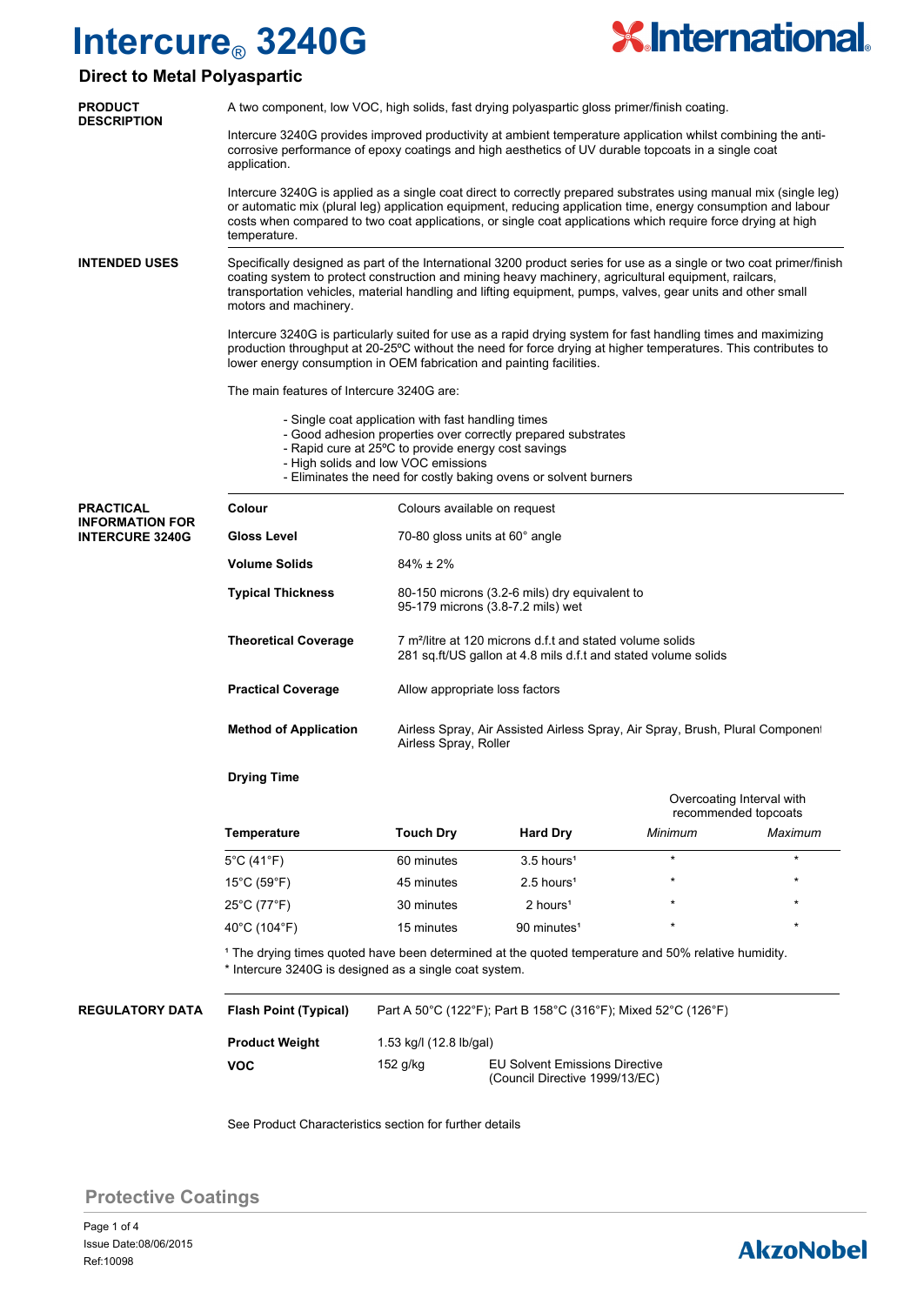

### **Direct to Metal Polyaspartic**

**SURFACE PREPARATION**

All surfaces to be coated should be clean, dry and free from contamination. Prior to paint application all surfaces should be assessed and treated in accordance with ISO 8504:2000. Oil or grease should be removed in accordance with SSPC-SP1 solvent cleaning.

**Steel**

Abrasive blast clean to a minimum of Sa2½ (ISO 8501-1:2007) SSPC-SP6. If oxidation has occurred between blasting and application of Intercure 3240G the surface should be re-blasted to the specified visual standard. Surface defects revealed by the blast cleaning process should be ground, filled, or treated in the appropriate manner.

A surface profile of 40-60 microns (1.6-2.4 mils) is recommended. Lower surface profiles of 20-30 microns (0.8-1.2 mils) can be used to improve the overall aesthetics of the overall paint system.

#### **Stainless Steel**, **Galvanised Steel and Aluminium**

Remove dirt and oils by solvent cleaning or other suitable detergent/cleaner followed by a thorough water rinsing. Abrasive blast clean in accordance with SSPC SP16 Brush-off Blast Cleaning of Non-Ferrous Metals.

| APPLICATION | <b>Mixing</b>                                   | Material is supplied in two containers as a unit. Always mix a complete unit in<br>the proportions supplied. Once the unit has been mixed it must be used within<br>the working pot life specified.<br>Agitate Base (Part A) with a power agitator.<br>(1)<br>(2)<br>Combine entire contents of Curing Agent (Part B) with Base<br>(Part A) and mix thoroughly with power agitator. |                                             |                                                                                                                                       |                                                                                                                                              |                                                 |  |
|-------------|-------------------------------------------------|-------------------------------------------------------------------------------------------------------------------------------------------------------------------------------------------------------------------------------------------------------------------------------------------------------------------------------------------------------------------------------------|---------------------------------------------|---------------------------------------------------------------------------------------------------------------------------------------|----------------------------------------------------------------------------------------------------------------------------------------------|-------------------------------------------------|--|
|             | <b>Mix Ratio</b>                                | 4 part(s) : 1 part(s) by volume                                                                                                                                                                                                                                                                                                                                                     |                                             |                                                                                                                                       |                                                                                                                                              |                                                 |  |
|             | <b>Working Pot Life</b>                         | 5°C (41°F)<br>3 hours                                                                                                                                                                                                                                                                                                                                                               | $15^{\circ}$ C (59 $^{\circ}$ F)<br>2 hours |                                                                                                                                       | $25^{\circ}$ C (77 $^{\circ}$ F)<br>60 minutes                                                                                               | $40^{\circ}$ C (104 $^{\circ}$ F)<br>45 minutes |  |
|             | <b>Plural Component</b><br><b>Airless Spray</b> | Recommended                                                                                                                                                                                                                                                                                                                                                                         |                                             |                                                                                                                                       |                                                                                                                                              |                                                 |  |
|             | <b>Airless Spray</b>                            | Recommended                                                                                                                                                                                                                                                                                                                                                                         |                                             | Tip Range 0.33-0.48 mm (13-19 thou)<br>Total output fluid pressure at spray tip not less than<br>176 kg/cm <sup>2</sup> (2503 p.s.i.) |                                                                                                                                              |                                                 |  |
|             |                                                 |                                                                                                                                                                                                                                                                                                                                                                                     |                                             |                                                                                                                                       | For air-assisted airless spray, use suitable<br>proprietary equipment. Electrostatic spray<br>application will require an appropriate trial. |                                                 |  |
|             | <b>Air Spray</b><br>(Pressure Pot)              | Recommended                                                                                                                                                                                                                                                                                                                                                                         |                                             | Gun<br>Air Cap<br>Fluid Tip                                                                                                           |                                                                                                                                              | DeVilbiss MBC or JGA<br>704 or 765<br>E         |  |
|             | <b>Air Spray</b><br>(Conventional)              | Recommended                                                                                                                                                                                                                                                                                                                                                                         |                                             | Use suitable proprietary equipment                                                                                                    |                                                                                                                                              |                                                 |  |
|             | <b>Brush</b>                                    | Suitable - small areas<br>only                                                                                                                                                                                                                                                                                                                                                      |                                             | Typically 80-100 microns (3.2-4.0 mils) can be<br>achieved                                                                            |                                                                                                                                              |                                                 |  |
|             | <b>Roller</b>                                   | Suitable - small areas<br>only                                                                                                                                                                                                                                                                                                                                                      |                                             | Typically 80-100 microns (3.2-4.0 mils) can be<br>achieved                                                                            |                                                                                                                                              |                                                 |  |
|             | <b>Thinner</b>                                  | International GTA713                                                                                                                                                                                                                                                                                                                                                                |                                             | Do not thin more than allowed by local<br>environmental legislation. Do not use alternative<br>thinners.                              |                                                                                                                                              |                                                 |  |
|             | <b>Cleaner</b>                                  | International GTA713                                                                                                                                                                                                                                                                                                                                                                |                                             | Do not use alternative cleaners.                                                                                                      |                                                                                                                                              |                                                 |  |
|             | <b>Work Stoppages</b>                           | Do not allow material to remain in hoses, gun or spray equipment. Thoroughly<br>flush all equipment with International GTA713. Once units of paint have been<br>mixed they should not be resealed and it is advised that after prolonged<br>stoppages work recommences with freshly mixed units.                                                                                    |                                             |                                                                                                                                       |                                                                                                                                              |                                                 |  |
|             | Clean Up                                        | Clean all equipment immediately after use with International GTA713. It is good<br>working practice to periodically flush out spray equipment during the course of<br>the working day. Frequency of cleaning will depend upon amount sprayed,<br>temperature and elapsed time, including any delays.                                                                                |                                             |                                                                                                                                       |                                                                                                                                              |                                                 |  |
|             |                                                 | All surplus materials and empty containers should be disposed of in accordance<br>with appropriate regional regulations/legislation.                                                                                                                                                                                                                                                |                                             |                                                                                                                                       |                                                                                                                                              |                                                 |  |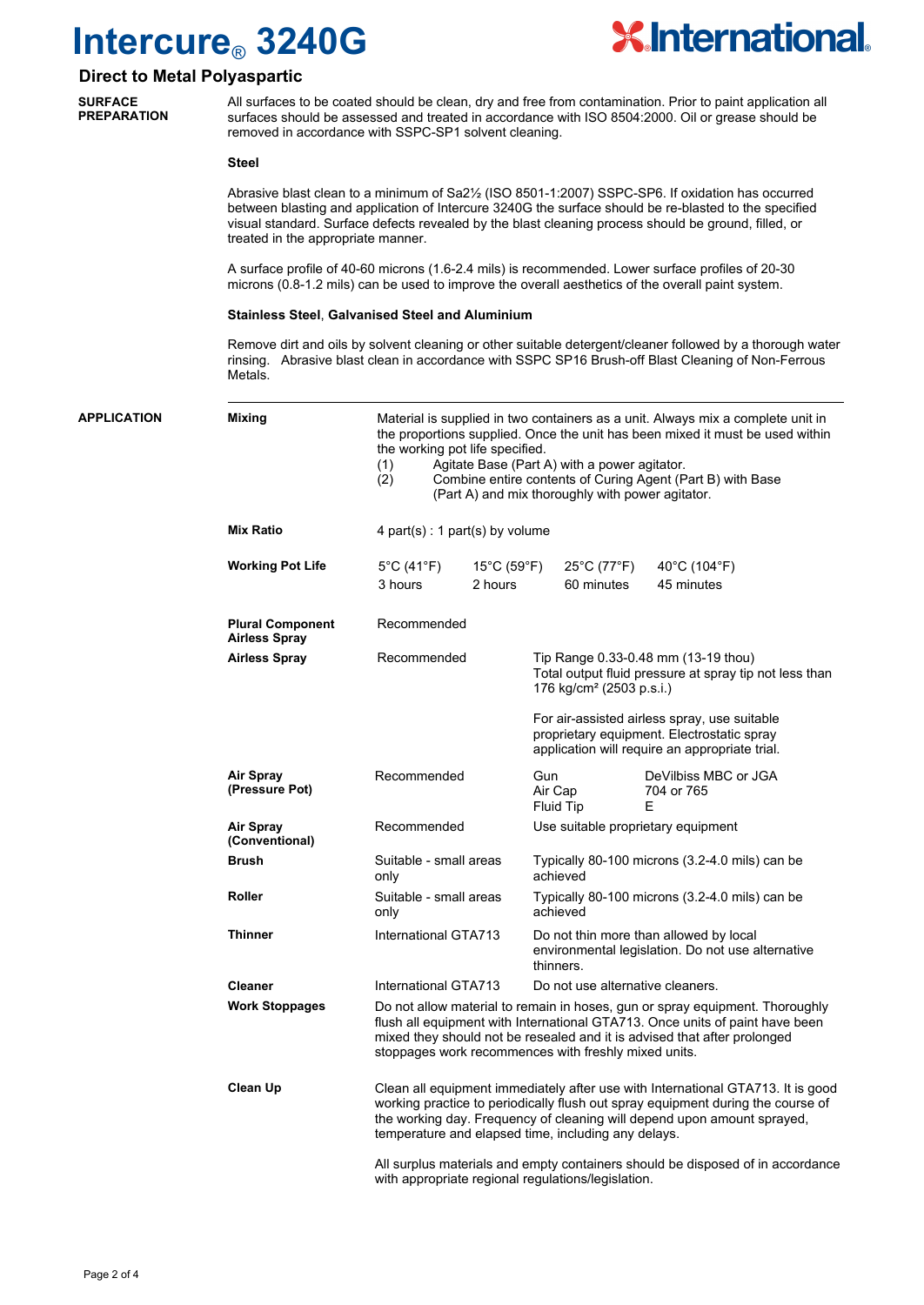

### **Direct to Metal Polyaspartic**

**PRODUCT CHARACTERISTICS**

Intercure 3240G is part of the International 3200 product series and is specifically designed for use where automated paint application and forced curing processes are in operation.

To ensure the correct use of International 3200 product series, it is recommended that the guidance in section 6.4 of ISO 12944 Part 5 (2007) is followed. Contact International Protective Coatings for further advice.

During the spray application of Intercure 3240G at high relative humidity (>85%), a reduction in the quoted pot life time of the mixed material may occur. This can be resolved by placing sufficient solvent to cover the surface of the material in the can. The addition of approx 100 mls of GTA713 per 20 litre mixed unit should suffice.

Application at excessively high relative humidity, or under conditions where condensation is likely to occur, may result in immediate or premature loss of gloss. It is recommended that relative humidity should not exceed 85% during application and cure. Application at humidity greater than 50% may result in faster drying times.

The gloss levels quoted are typical values achieved with this product. This is subject to application method, dry film thickness and environmental conditions within a controlled OEM painting facility. It is always recommended that appropriate product application trials are carried out to ensure satisfactory levels are achieved.

Level of sheen and surface finish are dependent on application method. Avoid using a mixture of application methods whenever possible.

Care should be exercised to avoid the application of dry film thicknesses in excess of 200 microns (8 mils). Higher film thicknesses than recommended will result in higher gloss appearance.

Surface temperature must always be a minimum of 3°C (5°F) above dew point. When applying Intercure 3240G in confined spaces ensure adequate ventilation.

As with other fast dry coating systems care should be taken to prevent overspray contamination of previously coated work pieces.

Note: VOC values are typical and are provided for guidance purpose only. These may be subject to variation depending on factors such as differences in colour and normal manufacturing tolerances.

**SYSTEMS COMPATIBILITY** Intercure 3240G is designed as a single coat system for application directly to correctly prepared substrates.